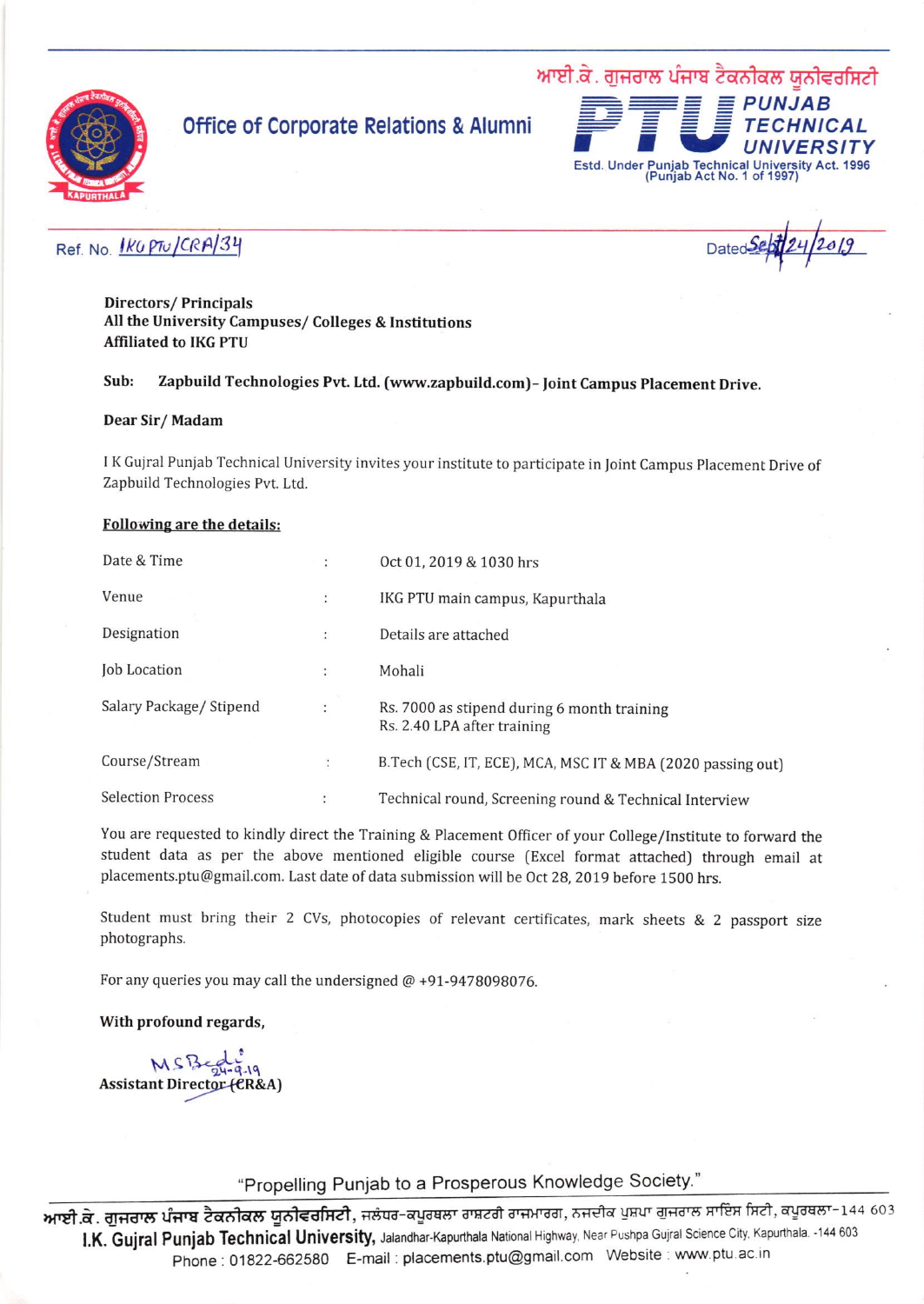|               | <b>Personal Details</b> | <b>Diploma Detail</b> |            | <b>Graduation Detail</b> |                   | <b>Post Graduation Detail</b> |            | <b>College Detail</b>                  | <b>Student Contact Details</b> |                 |
|---------------|-------------------------|-----------------------|------------|--------------------------|-------------------|-------------------------------|------------|----------------------------------------|--------------------------------|-----------------|
| <b>S. No.</b> | <b>Full Name</b>        | <b>Course/Stream</b>  | Percentage | Course/Stream            | <b>Percentage</b> | <b>Course/Stream</b>          | Percentage | Name of Institute &<br><b>Location</b> | <b>Mobile No.</b>              | <b>Email-ID</b> |